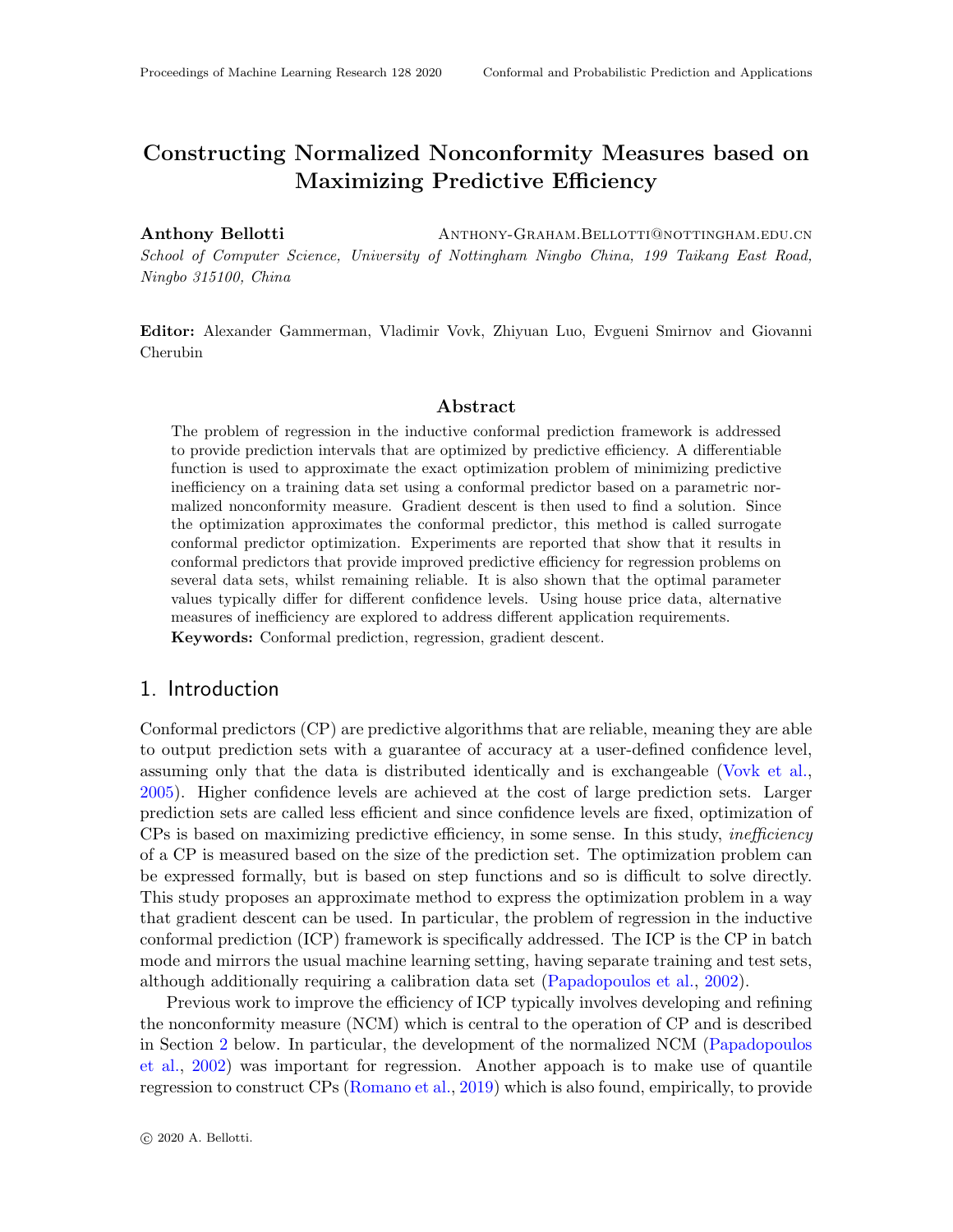relatively efficient predictions. The approach taken in this study is to directly optimize a parametized normalized NCM with respect to predictive inefficiency whilst holding accuracy approximately fixed.

The objective of minimizing inefficiency measured as the mean width of prediction intervals subject to an acceptable user-defined accuracy level has been studied by [Khosravi](#page-13-3) [et al.](#page-13-3) [\(2011\)](#page-13-3) and [Pearce et al.](#page-13-4) [\(2018\)](#page-13-4), but outside the context of CPs. The latter authors refer to this as the HQ (high-quality) principle for generating prediction intervals. In particular, [Pearce et al.](#page-13-4) [\(2018\)](#page-13-4) propose an approximate differentiable loss function to allow the use of gradient descent to find a minima. They show that this approach performs well on several data sets. However, their methods do not have a guaranteed inherent validity as CP does. In this study, the approach used by [Pearce et al.](#page-13-4) [\(2018\)](#page-13-4) is borrowed to develop an approximation to the ICP for regression and to use it to estimate parameters for a parameterized NCM. Since we are specifically considering regression, we use the normalized NCM [\(Papadopoulos et al.,](#page-13-1) [2002\)](#page-13-1) with a linear parametric structure in the denominator and numerator. More complex structures are possible and these can be considered in future work. Indeed, [Pearce et al.](#page-13-4) [\(2018\)](#page-13-4) apply their method within a neural network framework.

Typically ICPs are built upon underlying regression algorithms. These regression algorithms will typically optimize on a loss function based on point estimates (eg mean square error) and so do not directly optimize for the efficiency of predictions. The approach proposed here allows for direct estimation of the NCM used in CP that is specifically aligned to the objective of maximizing efficiency, albeit through an approximation. Since this optimization method emulates ICP approximately but does not have guarantee of validity, we refer to it as *surrogate* conformal predictor optimization (SCPO). We can suppose that this approach will improve performance of the CP in terms of predictive efficiency. In this study, this supposition is tested using experiments on a simulated data set and on several real world data sets. It is also shown that the optimal model parameter values typically differ for different confidence levels. The notion of estimating the CP directly based on an objective function involving efficiency is rather new. [Colombo and Vovk](#page-13-5) [\(2020\)](#page-13-5) propose a method for classification using CP based on a probabilistic efficiency measure. They use an exhaustive search which is computationally expensive for a sufficiently large parameter space, but their method could potentially be modified to use gradient descent too.

Although SCPO is not inherently valid itself, it is used to estimate parameters for the NCM which is then used in an ICP which we know is inherently valid (see Figure [1\)](#page-5-0). Hence the overall method is valid.

Inefficiency does not need to be measured simply as the size of the prediction set and, indeed, [Vovk et al.](#page-13-6) [\(2016\)](#page-13-6) provide a study of alternative measures. The choice of measure should depend largely on the application and use of the CP. So, for example, in applications for which we wish to avoid especially large prediction intervals, a square term may be appropriate. Using house price data, different measures of inefficiency are explored to address different business uses.

The remainder of this article is arranged as follows. The ICP for regression and its validity are introduced and the SCPO proposed in Section [2.](#page-2-0) Experimental setting and results using simulated data and multiple real data sets are given in Section [3.](#page-6-0) It is shown that the optimization method proposed here improves predictive efficiency whilst maintaining the reliability of predictions. Finally, conclusions and future work are discussed in Section [4.](#page-12-0)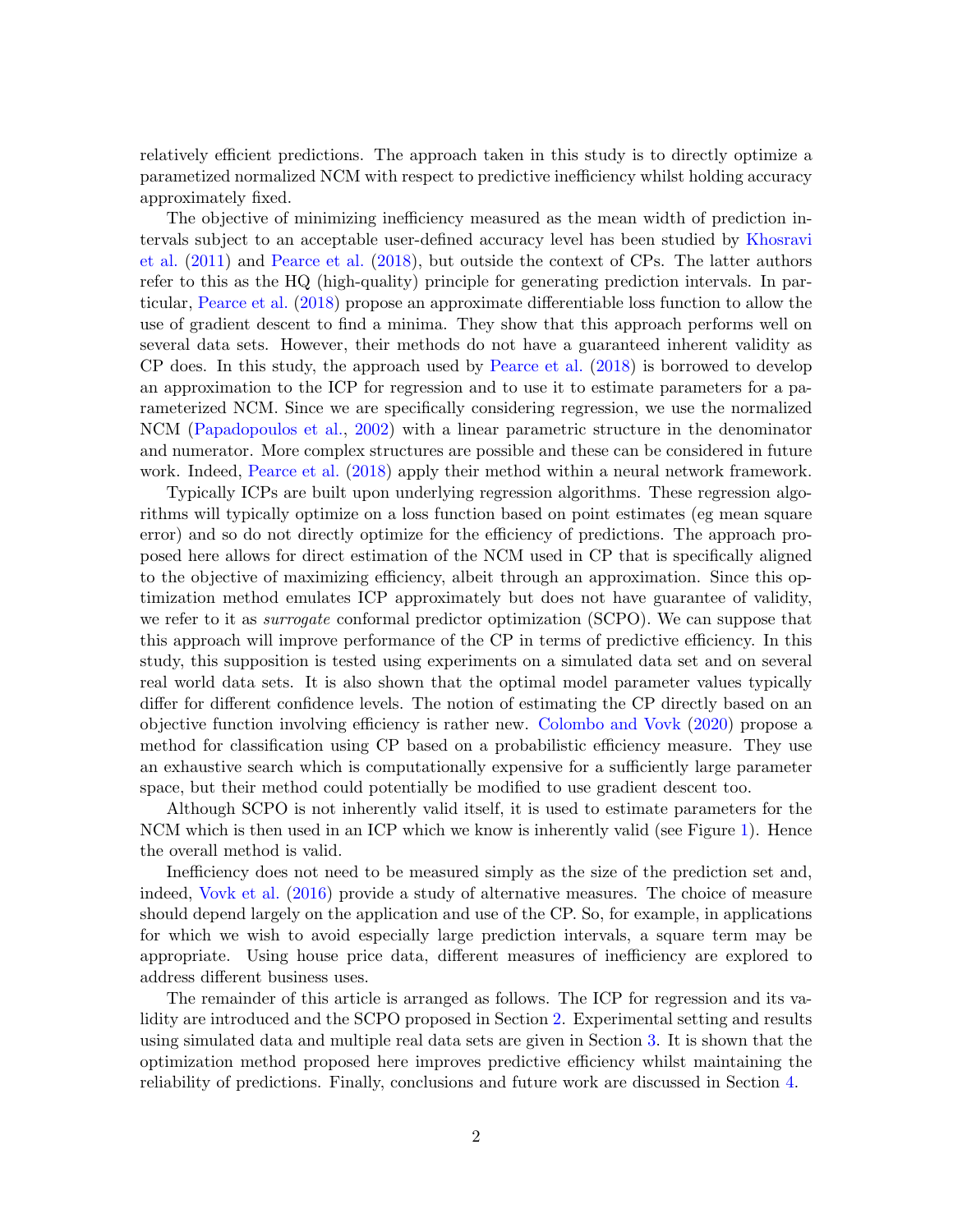#### <span id="page-2-0"></span>2. Methodology

- Let  $z_1, \dots, z_n$  be an exchangeable (or i.i.d.) sequence of examples  $z_i = (x_i, y_i)$  with vector of v predictor variables  $\mathbf{x}_i \in \mathbb{R}^v$  and response variable  $y_i \in \mathbb{R}$ .
- Without loss of generality, let 1 to k index training data,  $k + 1$  to l index calibration data and  $l + 1$  to n index test data, for  $1 < k < l < n$ .
- A nonconformity measure (NCM) is a function  $A(\mathbf{x}, y) = A(\mathbf{z}_1, \dots, \mathbf{z}_k, (\mathbf{x}, y)).$
- Let  $\alpha_i = A(\mathbf{x}_i, y_i)$  denote NCM for observation *i*.

The *inductive conformal predictor* (ICP) gives the prediction set at confidence level  $1 - \varepsilon$ ,

<span id="page-2-4"></span>
$$
\Gamma^{\varepsilon}(\mathbf{x}) = \left\{ y \in \mathbb{R} : \sum_{j=k+1}^{l} \mathbb{I}(A(\mathbf{x}, y) \ge \alpha_j) + 1 > \varepsilon(l - k + 1) \right\}
$$
(1)

where I is the indicator function. Given that  $\mathbf{z}_{k+1}, \dots, \mathbf{z}_n$  are exchangeable (or i.i.d.), ICP predictions are valid; ie for all  $i \in \{l + 1, \cdots, n\},\$ 

<span id="page-2-1"></span>
$$
\mathbb{P}(y_i \in \Gamma^{\varepsilon}(\mathbf{x}_i)) \ge 1 - \varepsilon. \tag{2}
$$

See [Vovk et al.](#page-13-0) [\(2005\)](#page-13-0) for details and [Papadopoulos et al.](#page-13-1) [\(2002\)](#page-13-1) for ICP for regression, in particular. Consider a special case of NCM, the normalized NCM,

<span id="page-2-3"></span>
$$
\mathcal{A}(\mathbf{z}_1,\cdots,\mathbf{z}_k,(\mathbf{x},y)) = \frac{|y-m(\eta;\mathbf{x})|}{\sigma(\theta;\mathbf{x})}
$$
(3)

where m and  $\sigma$  are parametric forms with parameter vectors  $\eta$  and  $\theta$  respectively, such that  $(\eta, \theta) = r(\mathbf{z}_1, \dots, \mathbf{z}_k)$  and  $\sigma(\theta; \mathbf{x}) > 0$ , given by [Papadopoulos et al.](#page-13-1) [\(2002\)](#page-13-1). Typically we think of  $r$  as a regression algorithm that estimates the parameters based on the training data. So in previous studies, m and  $\sigma$  are linear models,  $\eta$  are coefficients estimated using linear regression of y on  $x$  and  $\theta$  are coefficients estimated using linear regression of the absolute value of residual in model  $m$  on  $x$ , although other regression algorithms have been used such as artificial neural networks [\(Papadopoulos and Haralambous,](#page-13-7) [2011\)](#page-13-7). The normalized NCM with this set-up have been shown to be effective for several regression problems [\(Papadopoulos et al.,](#page-13-1) [2002;](#page-13-1) [Papadopoulos and Haralambous,](#page-13-7) [2011;](#page-13-7) [Johansson](#page-13-8) [et al.,](#page-13-8) [2014\)](#page-13-8). However, the use of two separate models or predictive algorithms for the functions m and  $\sigma$  is a heuristic. In this article, we attempt to estimate the parameters of these two functions together by minimizing the width of the prediction interval.

It is known that for the normalized NCM,

<span id="page-2-2"></span>
$$
\Gamma^{\varepsilon}(\mathbf{x}) = [m(\eta; \mathbf{x}) - q\sigma(\theta; \mathbf{x}), m(\eta; \mathbf{x}) + q\sigma(\theta; \mathbf{x})]
$$
\n(4)

where q is the  $(1 - \varepsilon)$ th quantile of the sample of NCMs in the calibration set,  $\alpha_{k+1}, \dots, \alpha_l$ . With this prediction interval we can rewrite  $(2)$  as

$$
\mathbb{P}\left(\mathbb{I}(y_i - (f(\eta; \mathbf{x}_i) - q\sigma(\theta; \mathbf{x}_i)) \ge 0\right) \mathbb{I}(f(\eta; \mathbf{x}_i) + q\sigma(\theta; \mathbf{x}_i) - y_i \ge 0) = 1) \ge 1 - \varepsilon.
$$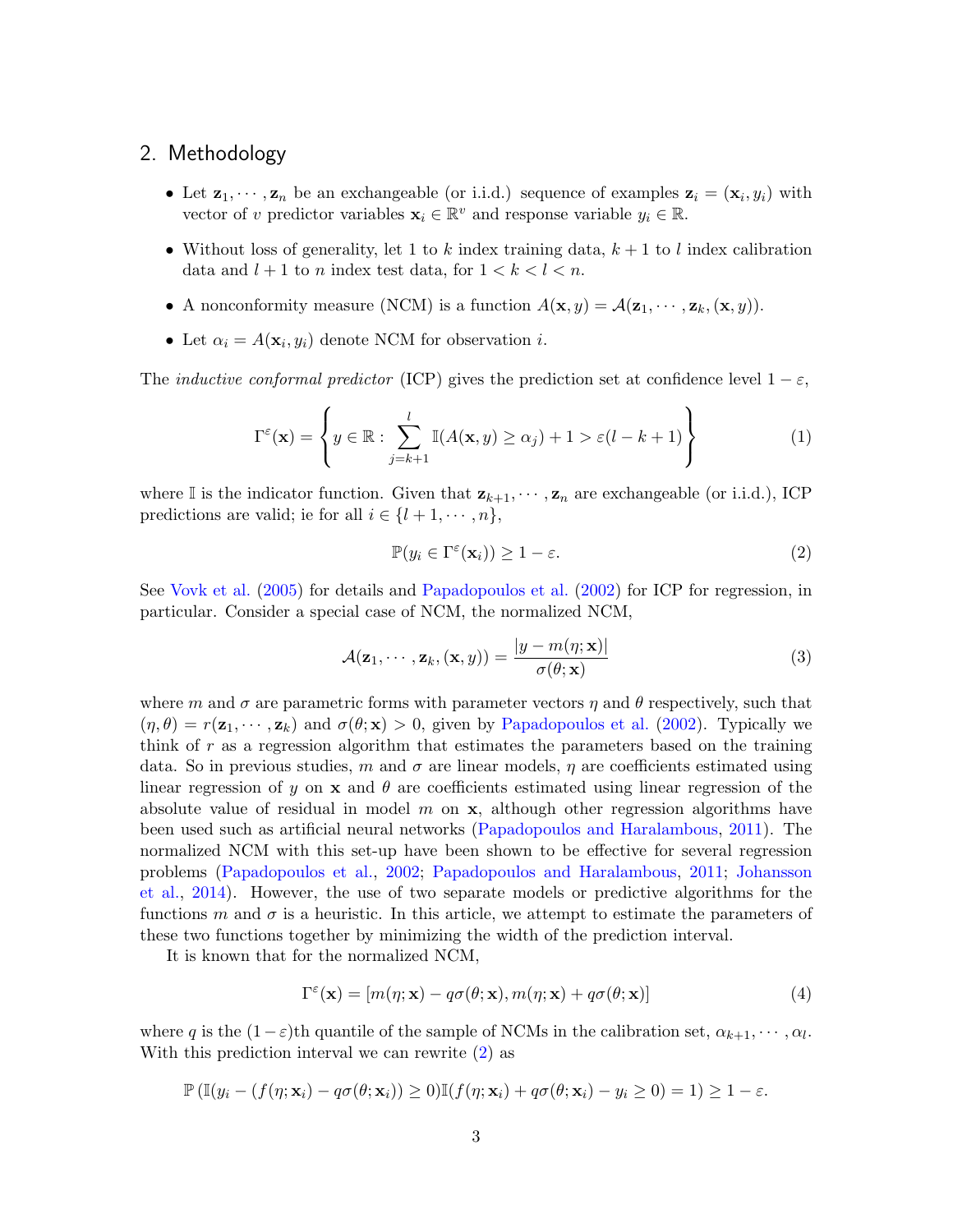The indicator functions  $\mathbb{I}(x > 0)$  can be replaced with the Heaviside step function  $H(x)$ since their values will only differ at a single point  $x = 0$ , so the LHS is equal to

$$
\mathbb{P}\left(H(y_i - f(\eta; \mathbf{x}_i) + q\sigma(\theta; \mathbf{x}_i))H(f(\eta; \mathbf{x}_i) + q\sigma(\theta; \mathbf{x}_i) - y_i\right) = 1\right)
$$

and writing as an expected value gives

<span id="page-3-0"></span>
$$
\mathbb{E}\left(H(y_i - f(\eta; \mathbf{x}_i) + q\sigma(\theta; \mathbf{x}_i))H(f(\eta; \mathbf{x}_i) + q\sigma(\theta; \mathbf{x}_i) - y_i)\right) \ge 1 - \varepsilon \tag{5}
$$

which expresses the validity of the conformal predictor with a normalized NCM.

Since accuracy is fixed by the confidence level, the optimization goal is to maximize the efficiency of the prediction set. There are several alternative approaches to measuring the (in)efficiency of a conformal prediction, such as the sum of p-values, the S criterion, which is not dependent on  $\epsilon$ , or the size of the prediction set, the N criterion, which is dependent on  $\epsilon$ . See [Vovk et al.](#page-13-6) [\(2016\)](#page-13-6) for a comprehensive study. In this study we focus on the N criterion. The size of the prediction set for the normalized NCM is given as the length of the prediction interval [\(4\)](#page-2-2) which is  $2q\sigma(\theta; \mathbf{x})$ , so across a sequence of examples S we can set the goal to minimize the mean loss,

$$
\frac{1}{|S|} \sum_{i \in S} \left( 2q \sigma(\theta; \mathbf{x}) \right)^p
$$

for some power  $p > 0$ , so  $p = 1$  expresses a linear loss and  $p = 2$  is a square loss, in particular. This is minimized whilst ensuring that accuracy is at the required confidence level; ie ensuring [\(5\)](#page-3-0). The inequality in [\(2\)](#page-2-1) and hence [\(5\)](#page-3-0) deals with the case when two or more examples have the same value of  $\alpha_i$ . It is possible to construct NCMs where this is likely to happen, but with the normalized NCM [\(3\)](#page-2-3), this is an unlikely outcome so long as predictor variable values are at sufficient granularity. Hence, if the probability is greater than the confidence level, it will not be by very much and [\(5\)](#page-3-0) will be very nearly an equality. Given this, we can consider the manifestation of  $(5)$  on the sample S as the accuracy given by

$$
Acc_S = \frac{1}{|S|} \sum_{i \in S} H(y_i - m(\eta; \mathbf{x}) + q\sigma(\theta; \mathbf{x})) H(m(\eta; \mathbf{x}) + q\sigma(\theta; \mathbf{x}) - y_i) \approx 1 - \varepsilon.
$$

This approximation is more accurate with larger sample size in S and could be stated more precisely since the events  $y_i \in \Gamma^{\varepsilon}(\mathbf{x}_i)$  are i.i.d and so Acc<sub>S</sub> follows a binomial distribution around  $1 - \varepsilon$ . However, for the purpose of optimizing efficiency it is only necessary that  $Acc<sub>S</sub>$  does not deviate substantially from the confidence level and so a simple square loss term can be used for this purpose. Hence combining this with the mean loss on interval size gives a loss function,

<span id="page-3-1"></span>
$$
L_S(\eta, \theta) = \frac{1}{|S|} \sum_{i \in S} (2q\sigma(\theta; \mathbf{x}))^p + \lambda (\text{Acc}_S - (1 - \varepsilon))^2
$$
(6)

where  $\lambda > 0$  is a constant expressing the relative cost of controlling accuracy. Since we want to maintain accuracy closely, we would expect  $\lambda$  to be quite large. Minimizing this loss gives

<span id="page-3-2"></span>
$$
(\hat{\eta}, \hat{\theta}) = r(\mathbf{z}_1, \cdots, \mathbf{z}_k) = \arg\min_{\eta, \theta} L_S(\eta, \theta).
$$
 (7)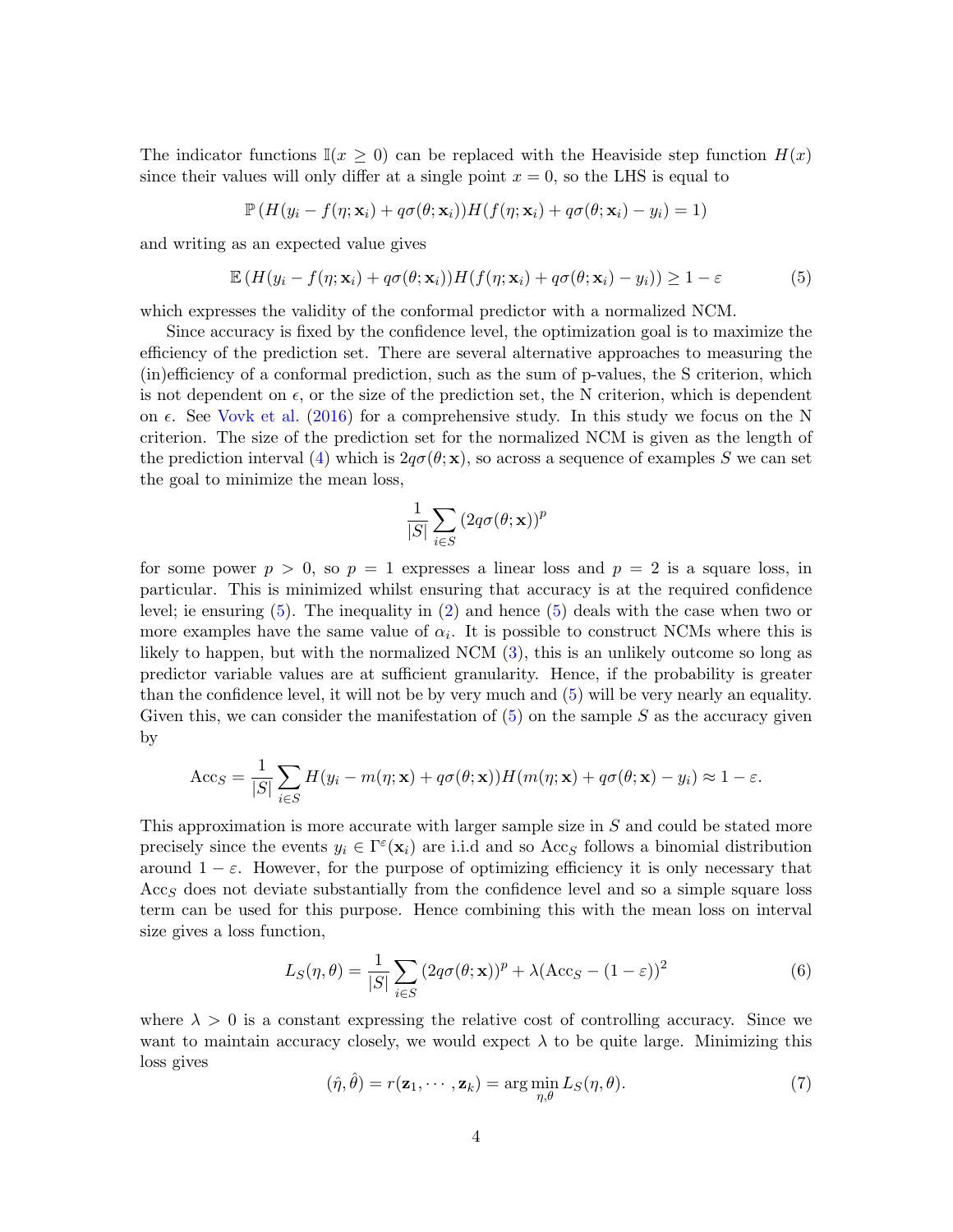This optimization problem does not express the ICP and, in particular, does not have the inherent property of validity, but is empirically valid through the loss function. It is an approximation to ICP so that by using the estimates  $(\hat{\eta}, \theta)$  in the NCM for ICP, this will lead to predictions that are close to optimally efficient for the model structures given by  $m$  and  $d$ . A similar optimization problem jointly minimizing predictive efficiency along with accuracy has been studied by [Pearce et al.](#page-13-4)  $(2018)$ . The main differences are that  $(6)$ intends for accuracy to be a specific confidence level whereas [Pearce et al.](#page-13-4) [\(2018\)](#page-13-4) form a loss function that allows for an inequality, so accuracy can be greater than the confidence level, and  $(6)$  has the power term p. We follow a similar strategy as [Pearce et al.](#page-13-4) [\(2018\)](#page-13-4) by using a differentiable approximation of the problem so that gradient descent can be applied.

For  $(7)$  to emulate ICP, it would be ideal to set S to be an independent test set and for q to be computed on an independent calibration set since this is what ICP does. However, we should not use data  $z_{k+1}, \dots, z_n$  to do this, as this would mean that the estimates  $(\hat{\eta}, \hat{\theta})$  are computed from these data, violating the conditions to ensure the ICP is valid. Therefore, [\(7\)](#page-3-2) must only involve the training data. One way to do this is divide the training set into three parts just for the purposes of optimization: a proper training set, a second calibration set and a second test set. However, it is unlikely we will have sufficient data for the luxury of having so many data subsets. Hence the training data is used for all three purposes. This will mean that validity on the training set will not hold and we should expect some overfit. However, this is not a problem since the optimization will result in a fixed NCM parametized by  $(\hat{\eta}, \theta)$ , ie [\(3\)](#page-2-3), that can then be used by an ICP which will be valid on the test set. The overfitting will likely mean that efficiency on the test data will be less than on the training data, but overfitting is not an unusual problem to face in machine learning.

The strategy of using training data in all roles for the purpose of optimization means (1) the sequence  $S = (1, \dots, k)$  and (2) the quantile q is from the distribution  $\alpha_1, \dots, \alpha_k$ , instead of from the true calibration set. Let us call this quantile  $q'$  to express this difference. One thing to notice about the NCM is that the CP is *invariant* to changes in the scaling of the NCM. This can be seen in [\(1\)](#page-2-4), since the prediction set is unchanged by rescaling by a constant factor, as all the NCM values will be rescaled by the same amount. For this reason, we can choose whatever scaling we want. In particular we will choose a scaling that sets  $q' = 1$ . Intuitively this does not seem right since  $q'$  is a function of the distribution of  $\alpha_i$ 's and this in turn is a function of  $(\eta, \theta)$ , therefore q' is also a function of  $(\eta, \theta)$ . However, changing the scaling of the NCM, by setting  $q'$  to a fixed value, has no impact on the performance of ICP: the ICP will perform the same for any value of  $q'$ . Setting  $q' = 1$ means q can be dropped from Acc<sub>S</sub> and  $L_S(\eta, \theta)$ . In experiments given in Section [3,](#page-6-0) we find that  $q \approx q' = 1$  and the deviation of q from 1 is a consequence of the ICP adjusting for the overfitting of [\(7\)](#page-3-2) on the training data and the size of the data sample.

The final difficulty for solving optimization problem  $(7)$  is that  $Acc<sub>S</sub>$  is formed from a series of Heaviside step functions H, hence  $L_S(\eta, \theta)$  is discontinuous at many places. To resolve this problem, we use

$$
H(x) = \lim_{\gamma \to \infty} (1 + \exp(-\gamma x))^{-1}
$$

and for practical purposes the Heaviside step function can be approximated by the expit sigmoid function,  $H(x) \approx (1 + \exp(-\gamma x))^{-1}$  for sufficiently large  $\gamma$ . This leads to a new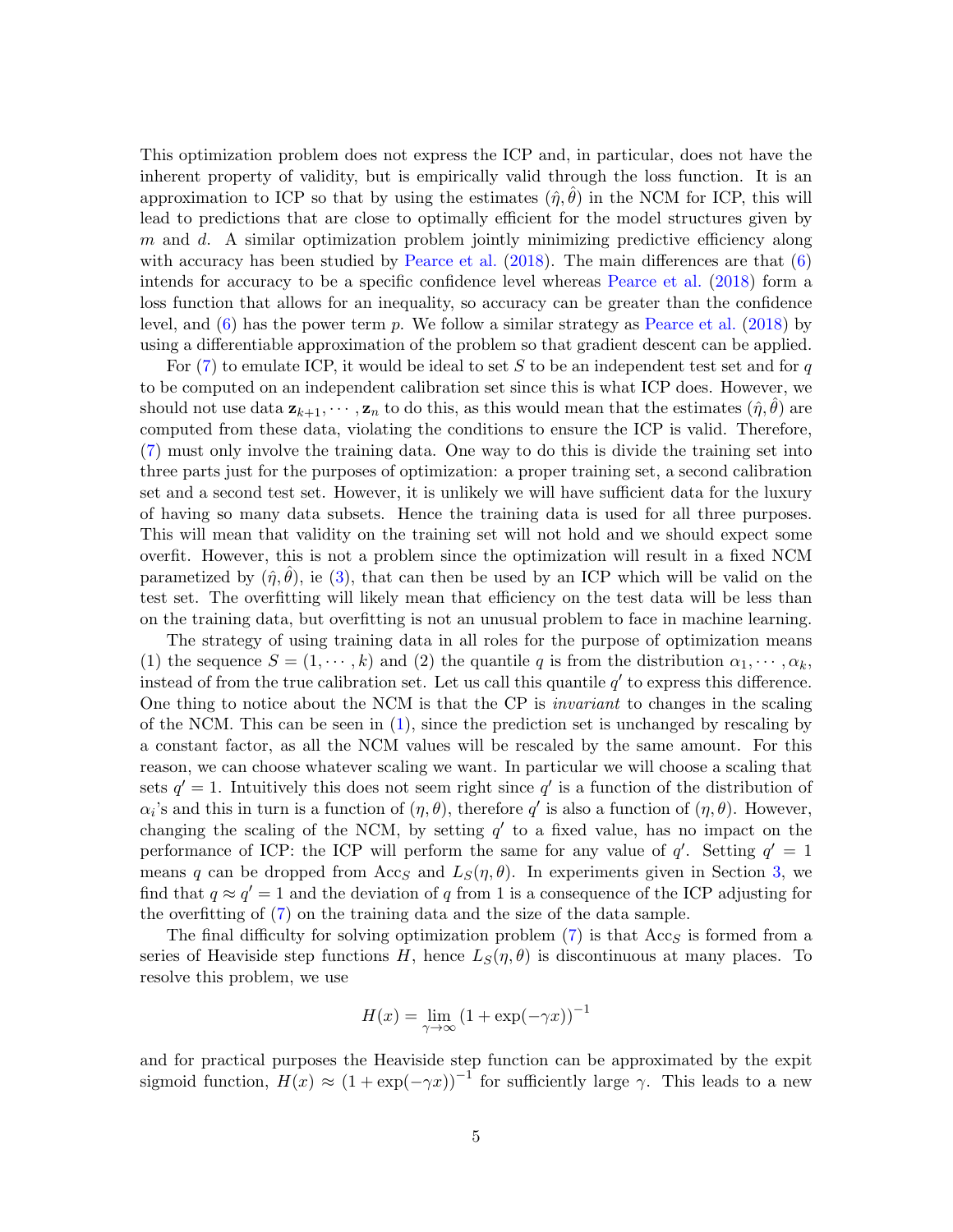loss function that approximates  $L_S(\eta, \theta)$ :

$$
L(\eta, \theta) = \frac{1}{k} \sum_{i=1}^{k} (2\sigma(\mathbf{x}_i; \theta))^p + \lambda V^2
$$

where

$$
V = (1 - \varepsilon) - \frac{1}{k} \sum_{i=1}^{k} l_i u_i,
$$

$$
l_i = (1 + \exp(\gamma[y_i - m(\mathbf{x}_i; \eta) + \sigma(\mathbf{x}_i; \theta)]))^{-1},
$$
  

$$
u_i = (1 + \exp(\gamma[m(\mathbf{x}_i; \eta) + \sigma(\mathbf{x}_i; \theta) - y_i]))^{-1},
$$

remembering q is replaced with  $q' = 1$ . This leads to the SCPO problem defined as

$$
(\hat{\eta}, \hat{\theta}) = \arg\min_{\eta, \theta} L(\eta, \theta).
$$
\n(8)

that approximates [\(7\)](#page-3-2). Finally,  $\sigma$  is expressed in the form,

$$
\sigma(\mathbf{x}_i;\theta) = \exp(d(\mathbf{x}_i;\theta))
$$

to ensure that  $\sigma(\mathbf{x}_i;\theta) > 0$ .

Gradients can then be used in a gradient descent algorithm as follows,

$$
\frac{\partial L(\eta,\theta)}{\partial \eta_j} = -2\lambda V \frac{1}{k} \sum_{i=1}^k \frac{\partial_{i} u_i}{\partial \eta_j} \n= \frac{2\lambda \gamma}{k} V \sum_{i=1}^k l_i u_i (u_i - l_i) \frac{\partial m(\mathbf{x}_i; \eta)}{\partial \eta_j}, \n\frac{\partial L(\eta,\theta)}{\partial \theta_j} = \frac{1}{k} \sum_{i=1}^n 2^p p \exp(p d(\mathbf{x}_i; \theta)) \frac{\partial d(\mathbf{x}_i; \theta)}{\partial \theta_j} - 2\lambda V \frac{1}{k} \sum_{i=1}^k \frac{\partial l_i u_i}{\partial \theta_j} \n= \frac{1}{k} \sum_{i=1}^k \left[ 2^p p \exp(p d(\mathbf{x}_i; \theta)) + 2\lambda \gamma V l_i u_i (l_i + u_i - 2) \exp(d(\mathbf{x}_i; \theta)) \right] \frac{\partial d(\mathbf{x}_i; \theta)}{\partial \theta_j}
$$

These gradients can be computed so long as  $m$  and  $d$  are both differentiable. Different forms are possible, but for this study we use simple linear parameterizations,  $m(\mathbf{x}_i; \eta) = \eta \cdot \mathbf{x}_i$  and  $d(\mathbf{x}_i; \eta) = \theta \cdot \mathbf{x}_i$ . Note that an intercept term is included using a variable that always takes the value 1 in  $x_i$ .

To recap, validity is not a property of SCPO, but SCPO is empirically valid through minimizing  $V^2$  on training data. We use its estimates  $(\hat{\eta}, \hat{\theta})$  in the NCM to then implement the ICP using the calibration set to get predictions on the test set, as illustrated in Figure [1.](#page-5-0) The parameter  $q$  in ICP measures the difference between the SCPO and ICP: the closer q is to 1, then the closer the two predictors are. In particular,  $q = 1$  means the SCPO and ICP are the the same region predictors. We expect  $q > 1$  to account for overfitting in the process of fitting SCPO to just the training data.

$$
\boxed{\text{SCPO}} \rightarrow \boxed{(\hat{\eta}, \hat{\theta})} \rightarrow \boxed{\text{ICP}} \rightarrow \boxed{\text{ Prediction intervals}}
$$

<span id="page-5-0"></span>Figure 1: Using SCPO with ICP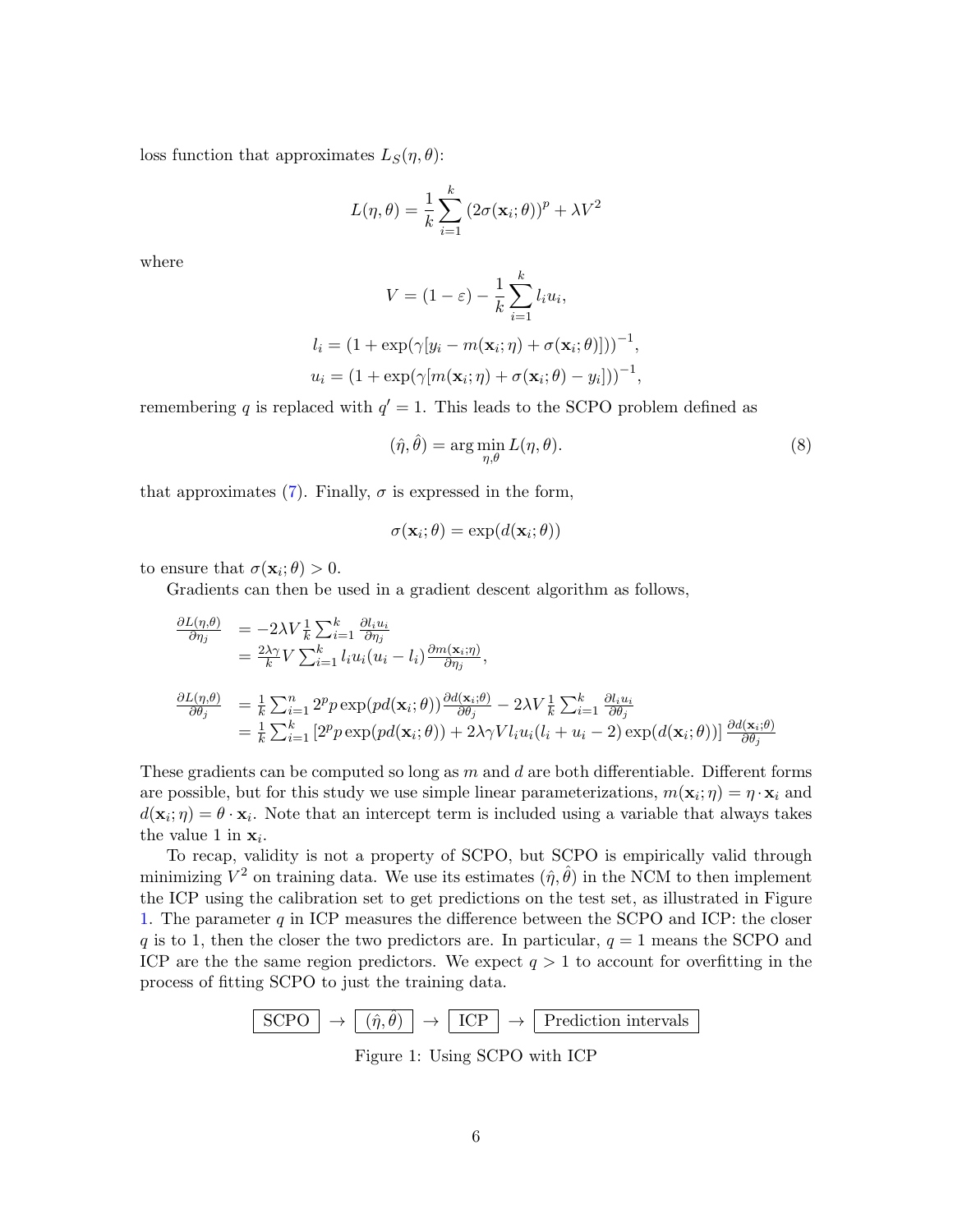### <span id="page-6-0"></span>3. Experimental Results

We use a normalized NCM with a separate linear model to predict outcome and a separate linear model to predict log absolute residual, both using OLS linear regression, as a Baseline ICP to compare SCPO against. This structure of ICP with separate modelling for m and  $\sigma$  in [\(3\)](#page-2-3) is typical in the literature for CP applied to regression.

A simple gradient descent algorithm is applied. However, it was found that performing a random change in  $(\eta, \theta)$  every 10,000 iterations helped in reaching a good minima. The random change consisted of adding a term Jump  $\times \eta_j s$  to each  $\eta_j$  where Jump is a hyperparameter and s is randomly drawn from a standard normal distribution, and similarly for each  $\theta_i$ . The number of times a random jump is made is called Cycles in the Results given below. As with other methods such as neural networks, data needs to be standardized prior to applying gradient descent. This is done by dividing all predictor variables through by their sample standard deviations computed on the training data set, for each experiment.

The learning rate was set to  $10/(\gamma\lambda)$  in all experiments, by trial and error. Experiments suggest this may be too small since the observed change in loss from one iteration to another is small. However, it is better to have a smaller value than a larger one so that it does not overshoot the minimum.

All ICPs are evaluated by predictive accuracy (Acc) which corresponds to [\(5\)](#page-3-0) and hence should be approximately equal to the confidence level if the ICP is valid and by predictive inefficiency (Ineff) which is measured simply as mean predictive interval width across the test data set.

We tested the proposed method on a simple simulated data set with just two predictor variables,  $x_1, x_2$ , both generated as absolute values of standard normal random numbers and one outcome variable  $y = 0.5x_1 + x_2 + \epsilon$  where error term is generated as  $0.5x_1$  times standard normal random numbers. Therfore the simulation is deliberately set up with heterogeneous errors and we would expect that predictive intervals will be wider for test examples with larger values of  $x_1$ . Results for different parameter settings are shown in Table [1.](#page-7-0) In all cases,  $p = 1$ . We see that all ICPs are valid (ie accuracy matches confidence level), the optimized ICP performs better than the baseline (ie  $\text{Ch} > 0$ ) and the results are robust to different parameter settings. Table [2](#page-7-1) shows differencies between parameters for the simulated data with settings  $N = 10000$ ,  $\gamma = 100$ ,  $\lambda = 100$ , Cycles=5, Jump=0.2. The values of  $\eta$  model the generating function for y and is stable across all ICPs. For  $\theta$ , we see that  $\theta_1$  has a major effect compared to  $\theta_2$  and it is positive. This is what we expect given the way the error term is generated as positively correlated with  $x_1$  and not  $x_2$ . Higher confidence levels require larger values of  $\theta_1$  to enable wider predictive intervals. The final column (Ineff at 95%) shows how the NCM formed from the estimated  $(\eta, \theta)$  perform at the fixed confidence level 95%. Surprisingly, at least in this setting, all optimized ICPs perform approximately as well as each other.

Figure [2](#page-8-0) shows a contour plot of  $\log L(\eta, \theta)$  across a range of values of  $\eta_1$  and  $\theta_1$  for the simulated training data. It shows that the loss function is well-behaved with a clear minima.

We tested this method on several publicly available data sets as described in Table [3.](#page-9-0) Most data sets are sourced from the UCI machine learning repository [\(Frank and Asuncion,](#page-13-9) [2010\)](#page-13-9). The Ames data set was compiled by [De Cock](#page-13-10) [\(2011\)](#page-13-10) for educational purposes and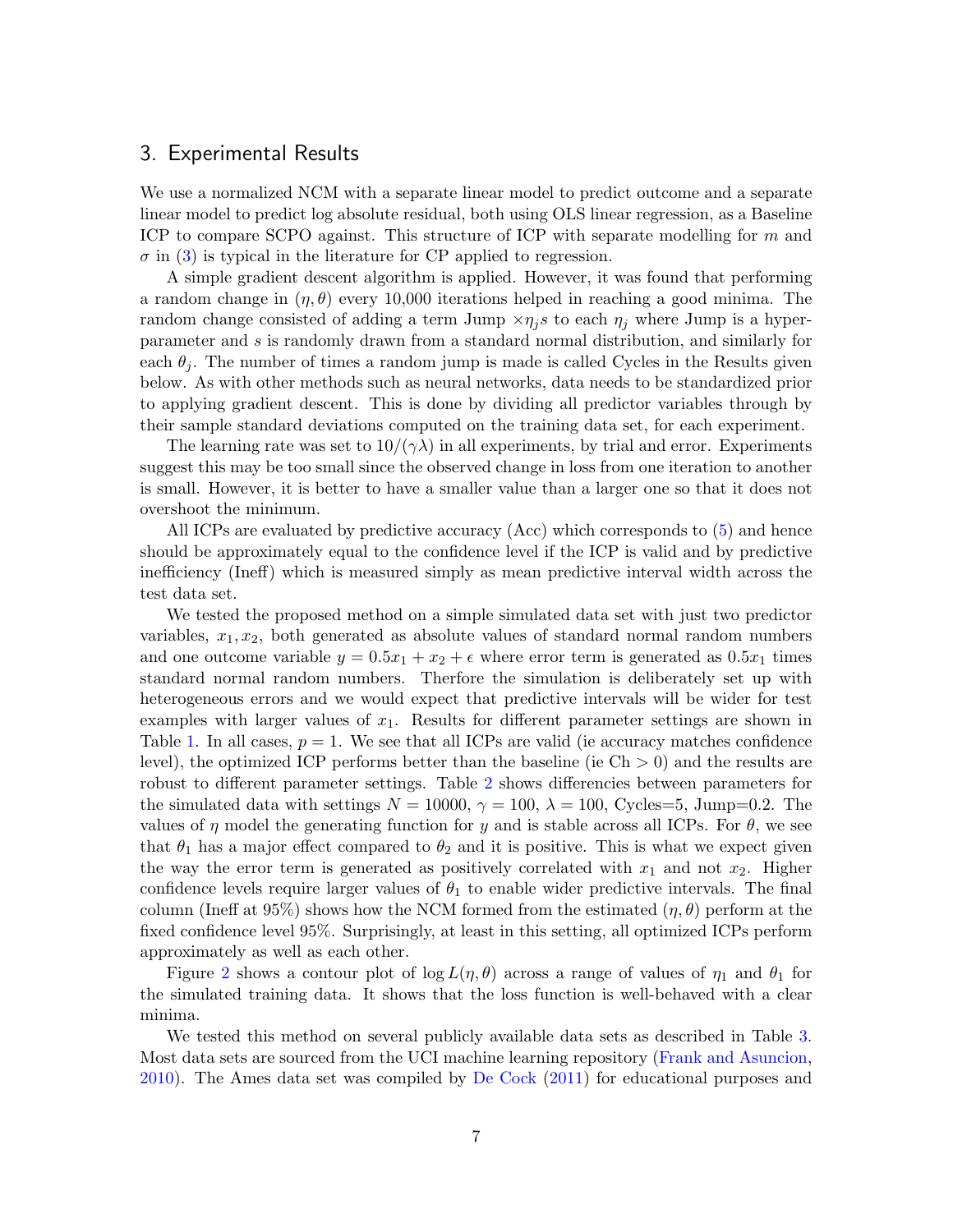| Experiment settings |                |                 |          |           |                | <b>SCPO ICP</b><br>Baseline ICP |       |       |       |       |       |
|---------------------|----------------|-----------------|----------|-----------|----------------|---------------------------------|-------|-------|-------|-------|-------|
|                     | $\overline{N}$ | $1-\varepsilon$ | $\gamma$ | $\lambda$ | Cycles         | Jump                            | Acc   | Ineff | Acc   | Ineff | Ch    |
| 1                   | 500            | 0.9             | 100      | 100       | $\overline{5}$ | 0.2                             | 0.916 | 2.015 | 0.898 | 1.590 | 0.211 |
| $\overline{2}$      | 1000           | 0.9             | 100      | 100       | $\overline{5}$ | 0.2                             | 0.904 | 2.347 | 0.908 | 1.616 | 0.312 |
| 3                   | 10000          | 0.9             | 100      | 100       | $\overline{5}$ | 0.2                             | 0.903 | 2.123 | 0.902 | 1.529 | 0.280 |
| $\overline{4}$      | 50000          | 0.9             | 100      | 100       | $\overline{5}$ | 0.2                             | 0.899 | 2.158 | 0.897 | 1.545 | 0.284 |
| 5                   | 10000          | 0.95            | 100      | 100       | $\overline{5}$ | 0.2                             | 0.955 | 2.449 | 0.952 | 1.890 | 0.228 |
| 6                   | 10000          | 0.95            | 10       | 100       | $\overline{5}$ | 0.2                             | 0.940 | 2.549 | 0.946 | 1.900 | 0.255 |
| 7                   | 10000          | 0.95            | 1000     | 100       | 5              | 0.2                             | 0.950 | 2.701 | 0.948 | 1.958 | 0.275 |
| 8                   | 10000          | 0.95            | 100      | 10        | $\overline{5}$ | 0.2                             | 0.949 | 2.723 | 0.948 | 1.978 | 0.274 |
| 9                   | 10000          | 0.95            | 100      | 1000      | 5              | 0.2                             | 0.951 | 2.708 | 0.950 | 1.947 | 0.281 |
| 10                  | 10000          | 0.95            | 100      | 100       | 1              | 0.2                             | 0.951 | 2.717 | 0.955 | 1.959 | 0.279 |
| 11                  | 10000          | 0.95            | 100      | 100       | 1              | 0.2                             | 0.951 | 2.851 | 0.953 | 1.980 | 0.306 |
| 12                  | 10000          | 0.95            | 100      | 100       | $\overline{5}$ | 1                               | 0.945 | 2.628 | 0.954 | 1.928 | 0.266 |
| 13                  | 10000          | 0.99            | 100      | 100       | 5              | 0.2                             | 0.989 | 3.561 | 0.993 | 2.715 | 0.238 |

<span id="page-7-0"></span>Table 1: Results with simulated data.  $N =$  number of examples in each of training, calibration and test data sets. Ch is change ratio between inefficiency for SCPO method against baseline; ie Ch = 1 - Ineff(SCPO ICP)/Ineff(Baseline ICP).

| $1-\varepsilon$ | $\eta_0$  | $\eta_1$ | $\eta_2$ | $\theta_0$ | $\theta_1$ | $\theta_2$ | Ineff at $95\%$ |
|-----------------|-----------|----------|----------|------------|------------|------------|-----------------|
| <b>Baseline</b> | 0.0000    | 0.356    | 0.718    | $-1.745$   | 0.879      | $-0.0124$  | 2.557           |
| 0.8             | 0.0097    | 0.362    | 0.729    | $-0.682$   | 0.338      | $-0.0186$  | 1.958           |
| 0.9             | $-0.0197$ | 0.409    | 0.727    | $-0.399$   | 0.394      | $-0.0282$  | 1.910           |
| 0.95            | $-0.0028$ | 0.366    | 0.746    | $-0.278$   | 0.415      | 0.0310     | 1.918           |
| 0.99            | $-0.0276$ | 0.362    | 0.723    | $-0.191$   | 0.473      | 0.0180     | 1.906           |

<span id="page-7-1"></span>Table 2: Parameter estimates for ICP at different confidence levels. Baseline refers to the baseline linear regression, not SCPO. Ineff at 95% is inefficiency measure when using these parameters for prediction at 95% confidence level.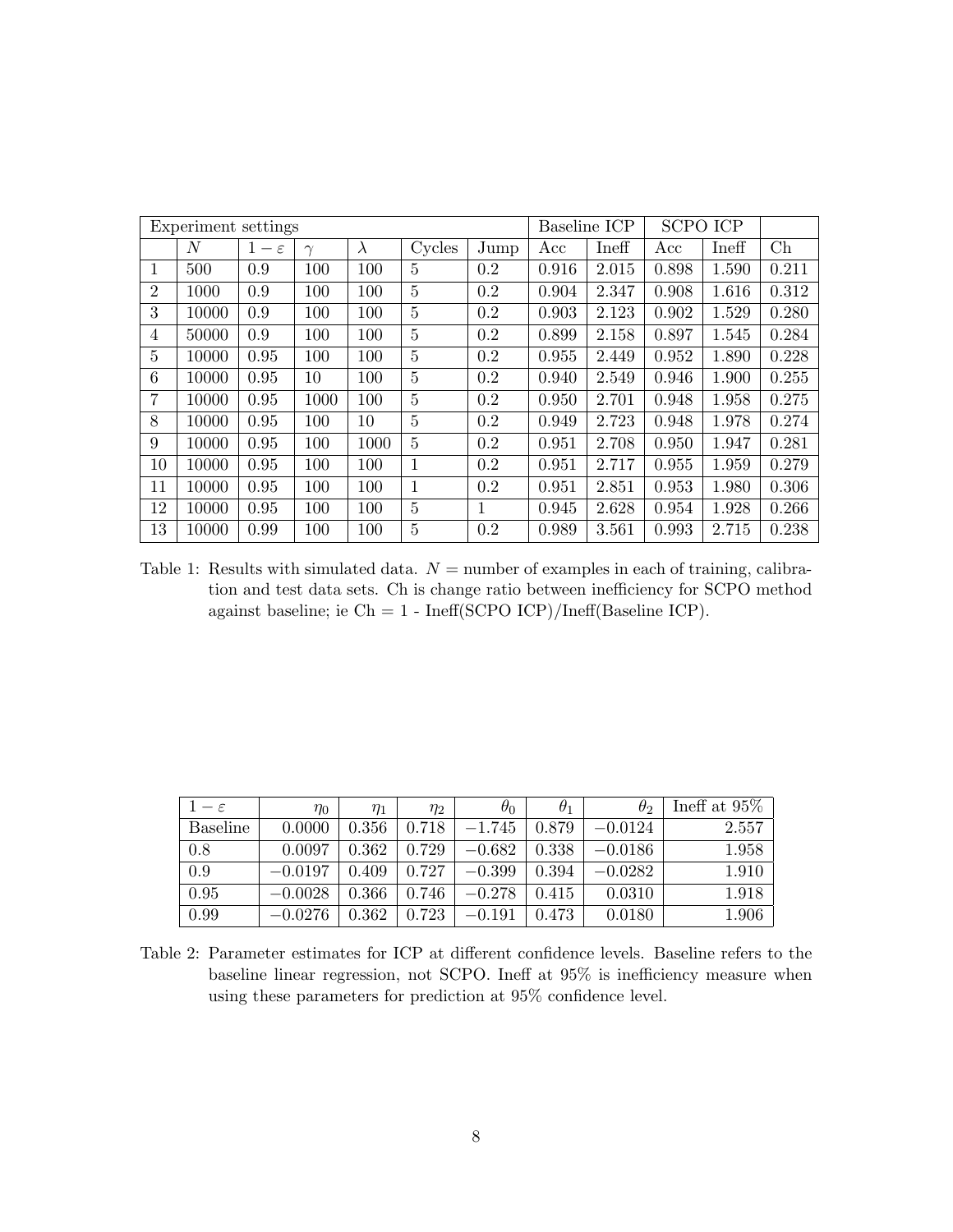

<span id="page-8-0"></span>Figure 2: Contour plot of log  $L(\eta, \theta)$  across a range of values of  $\eta_1$  and  $\theta_1$  for the simulated training data, for  $1 - \varepsilon = 0.95$ ,  $\gamma = 100$  and  $\lambda = 100$ .

the KC data set is available from the Kaggle competition site  $<sup>1</sup>$  $<sup>1</sup>$  $<sup>1</sup>$ . For the Ames data set, only</sup> the 9 most predictive variables are included based on stepwise variable selection using OLS linear regression. To check the robustness of the results, the experiments were repeated with different random selections of training, calibration and test sets. They give similar results from which we can draw the same conclusions.

Results at various confidence levels are shown in Tables [4](#page-10-0) and [5.](#page-11-0) Settings were fixed at  $p = 1, \gamma = 100, \lambda = 1000,$  Cycles=10, Jump=0.2. For all six data sets, accuracy approximately matches the confidence level, as we would expect of ICP. In four out of the six experiments, using SCPO improves performance in terms of efficiency. For those two data sets where performance is not improved, the magnitude of difference in Ineff is relatively small (Ch  $\geq -0.011$ ). For contrast, the mean Ch over all six data sets is 0.063, 0.060, 0.061 and 0.149 for confidence levels 80%, 90%, 95% and 99% respectively, demonstrating an overall improvement in performance across these data sets. The tables also show that in general ICP optimized for one confidence level are not particularly good when applied for a different confidence level, contrary to results on the simulated data.

If we look at the two data sets, for which the method does not perform well, Bias and CCPP, they exhibit poor model fit for the model of absolute value of residual,  $\sigma$  in the normalized NCM [\(3\)](#page-2-3) for the baseline ICP with  $R^2 = 0.051$  and 0.0079 for Bias and CCPP respectively. This makes sense since it means that the denominator of the normalized NCM is not greatly influenced by the predictor variables and therefore suggests that the joint estimation of m and  $\sigma$  provided by SCPO is less likely to provide an advantage. However,

<span id="page-8-1"></span><sup>1.</sup> https://www.kaggle.com/harlfoxem/housesalesprediction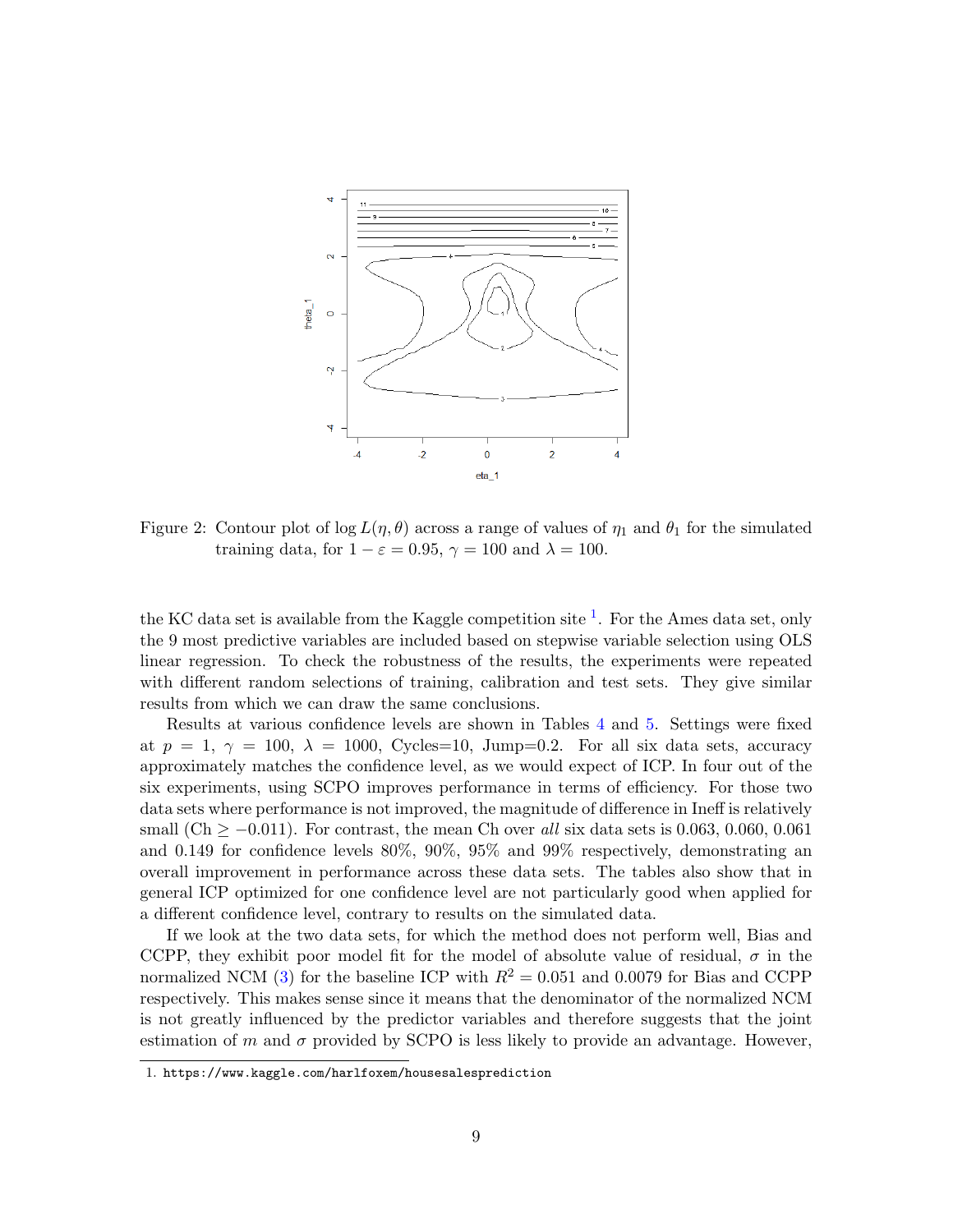| Name        | Description           | Response y  | $\boldsymbol{n}$ | $\boldsymbol{v}$ | $\#\text{Train}$ | #Cal  | #Test |
|-------------|-----------------------|-------------|------------------|------------------|------------------|-------|-------|
| Ames        | US housing data       | Sale price  | 2928             | 9                | 1464             | 732   | 732   |
| <b>Bias</b> | Bias correction on    | Minimum     | 7752             | 24               | 3000             | 2000  | 2590  |
|             | temperature esti-     | tempera-    |                  |                  |                  |       |       |
|             | mate (Cho et al.,     | ture        |                  |                  |                  |       |       |
|             | 2020)                 |             |                  |                  |                  |       |       |
| <b>CCPP</b> | Combined<br>$C_{y}$ - | Energy out- | 9568             | $\overline{4}$   | 4000             | 3000  | 2568  |
|             | Plant<br>cle Power    | put         |                  |                  |                  |       |       |
|             | (Kaya<br>al.,<br>et   |             |                  |                  |                  |       |       |
|             | 2012)                 |             |                  |                  |                  |       |       |
| KC          | US housing data       | Sale price  | 21613            | 24               | 10000            | 5000  | 6613  |
| <b>GPU</b>  | GPU<br>perfor-        | Performance | 241600           | 14               | 20000            | 20000 | 20000 |
|             | data<br>mance         | time (aver- |                  |                  |                  |       |       |
|             | (Nugteren<br>and      | age)        |                  |                  |                  |       |       |
|             | Codreanu, 2012)       |             |                  |                  |                  |       |       |
| Super       | Superconductor        | Critical    | 21263            | 81               | 10000            | 5000  | 6263  |
|             | (Hamidieh, 2018)      | tempera-    |                  |                  |                  |       |       |
|             |                       | ture        |                  |                  |                  |       |       |

<span id="page-9-0"></span>Table 3: Data sets.  $n =$  number of examples;  $v =$  number of predictor variables;  $\#$  refers to numbers of examples used in the training, calibration and test set respectively for ICP. For the Bias data set, 162 rows were removed due to missing values.

this is not the whole explanation since the GPU data set also has poor fit for  $\sigma$  ( $R^2 = 0.015$ ) but still shows improved performance using SCPO.

Tables [4](#page-10-0) and [5](#page-11-0) also report the value of q which shows how close the SCPO predictor is to ICP with  $q = 1$  meaning they are the same. In particular, q is a measure of the overfit of SCPO on training and its deviation from validity (ie when  $V = 0$ ). We observe that deviation of q from 1 is small, but typically higher with higher confidence level  $(0.99)$ . Also, data sets with larger sample size such as GPU, give lower values of  $q$  for all confidence level, indicating lower overfitting with larger training sample size.

Figure [3](#page-12-2) shows how the distribution of the width of prediction intervals changes with different values of  $p = 1$  for linear error and  $p = 2$  for square error on interval size, as given in [\(6\)](#page-3-1) for experiments with the Ames House Price data. Since the square error penalizes large intervals more, this reduces the size and number of outliers and tends to push the distribution of interval widths to the left, although the mean absolute error (Ineff) will be higher. We observe this in the figure: the right graph shows fewer outliers (values greater than 4) and less predictions within the range 2 to 4. However, the sample mean interval width is slightly higher at 1.377 for  $p = 2$  against 1.360 for  $p = 1$ . This result has an immediate business interpretation: if we want to build an automated valuation model that provides a good average performance and can tolerate a large number of extremely large (and hence useless) price predictions then use  $p = 1$ , whereas if we like to ensure that the large majority of price predictions are within a tolerable range, whilst sacrificing average performance, then  $p = 2$  can be used. The former may be useful for mortgage portfolio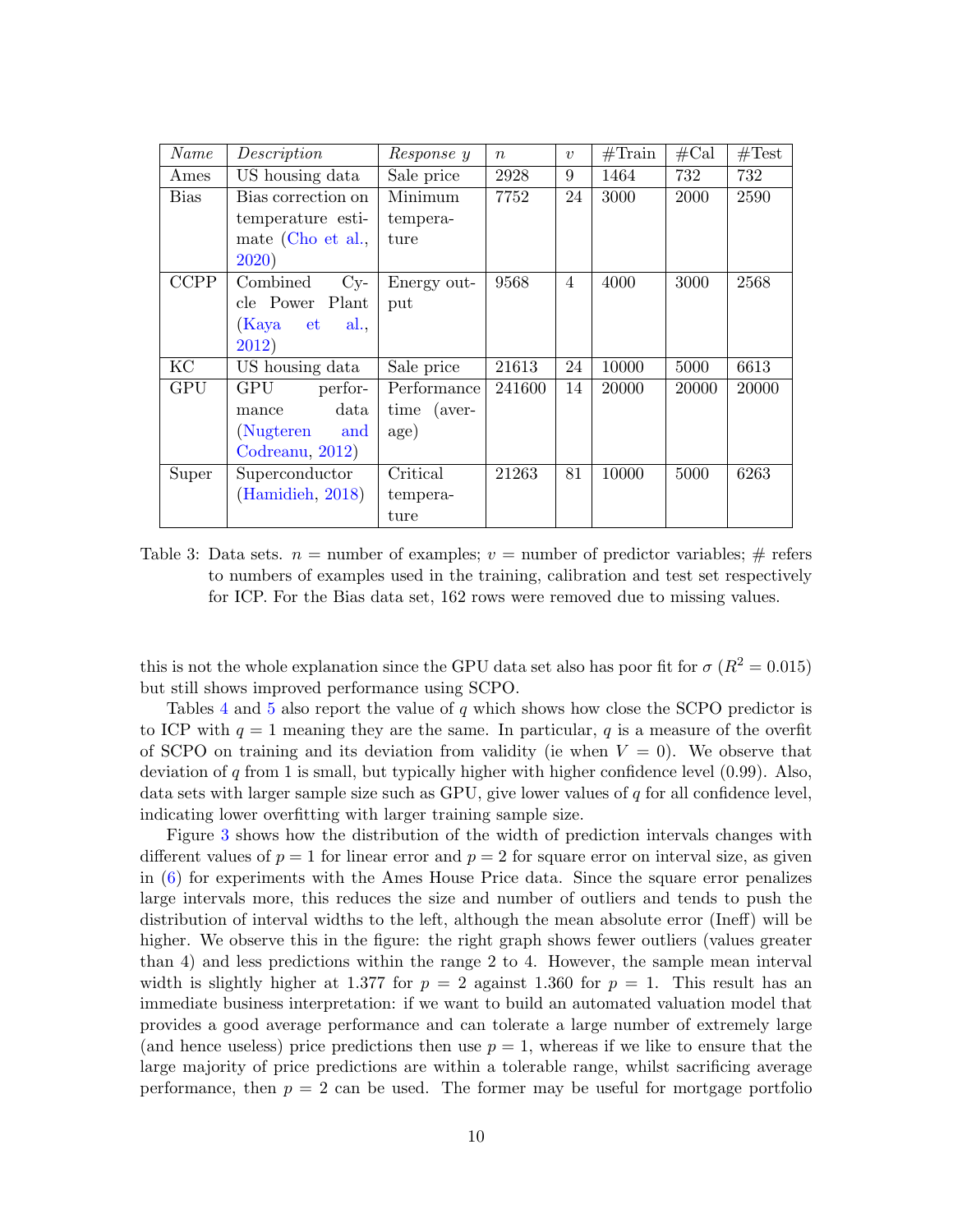| Data set    | Method                         | $1-\varepsilon$   | Acc   | Ineff             | $\mathrm{Ch}$ | q                 |
|-------------|--------------------------------|-------------------|-------|-------------------|---------------|-------------------|
|             | <b>Baseline</b>                | 0.8               | 0.792 | 0.841             |               |                   |
|             | SCPO                           | $\overline{0.8}$  | 0.796 | 0.752             | $0.106\,$     | 1.06              |
|             | <b>Baseline</b>                | 0.9               | 0.902 | 1.11              |               |                   |
|             | SCPO                           | $\overline{0.9}$  | 0.889 | 1.047             | 0.057         | 1.05              |
| Ames        | <b>Baseline</b>                | 0.95              | 0.945 | 1.362             |               |                   |
|             | <b>SCPO</b>                    | 0.95              | 0.941 | 1.35              | 0.009         | 1.09              |
|             | SCPO(0.8)                      | 0.95              | 0.951 | $\overline{2}$    |               |                   |
|             | SCPO(0.9)                      | $\overline{0.95}$ | 0.963 | $\overline{1.53}$ |               |                   |
|             | $\overline{N/a}$ *             | 0.99              |       |                   |               |                   |
|             | <b>Baseline</b>                | 0.8               | 0.801 | 0.998             |               |                   |
|             | $\overline{\text{SCPO}}$       | $\overline{0.8}$  | 0.804 | 1.003             | $-0.005$      | 1.08              |
|             | <b>Baseline</b>                | 0.9               | 0.897 | 1.284             |               |                   |
|             | SCPO                           | $\overline{0.9}$  | 0.897 | 1.286             | $-0.002$      | 1.07              |
|             | <b>Baseline</b>                | 0.95              | 0.946 | 1.546             |               |                   |
| <b>Bias</b> | $S\overline{CPO}$              | 0.95              | 0.953 | 1.563             | $-0.011$      | $\overline{1.11}$ |
|             | SCPO(0.8)                      | 0.95              | 0.946 | 1.569             |               |                   |
|             | SCPO(0.9)                      | $\overline{0.95}$ | 0.941 | 1.532             |               |                   |
|             | SCPO(0.99)                     | 0.95              | 0.946 | 1.556             |               |                   |
|             | <b>Baseline</b>                | 0.99              | 0.987 | 2.231             |               |                   |
|             | <b>SCPO</b>                    | 0.99              | 0.988 | 2.158             | 0.033         | 1.24              |
|             | <b>Baseline</b>                | 0.8               | 0.81  | 0.669             |               |                   |
|             | <b>SCPO</b>                    | $\overline{0.8}$  | 0.806 | 0.669             | 0.000         | 1.04              |
|             | <b>Baseline</b>                | $\overline{0.9}$  | 0.905 | 0.83              |               |                   |
|             | <b>SCPO</b>                    | $\overline{0.9}$  | 0.908 | 0.834             | $-0.005$      | 1.03              |
| <b>CCPP</b> | <b>Baseline</b>                | $\rm 0.95$        | 0.955 | 0.967             |               |                   |
|             | SCPO                           | 0.95              | 0.96  | 0.97              | $-0.003$      | 1.02              |
|             | $\overline{\text{SCPO}}$ (0.8) | 0.95              | 0.954 | 1.058             |               |                   |
|             | $S$ CPO<br>(0.9)               | $\overline{0.95}$ | 0.959 | 0.988             |               |                   |
|             | $\overline{N/a^*}$             | 0.99              |       |                   |               |                   |

<span id="page-10-0"></span>Table 4: Results for different data sets. SCPO refers to ICP based on  $SCPO$ .  $SCPO(c)$  refers to optimizing the parameters for confidence level  $c$ . N/a  $*$  means insufficient data for confidence level 0.99. Ch is the change ratio between inefficiency for SCPO against baseline ICP; ie Ch =  $1$  - Ineff(SCPO)/Ineff(Baseline).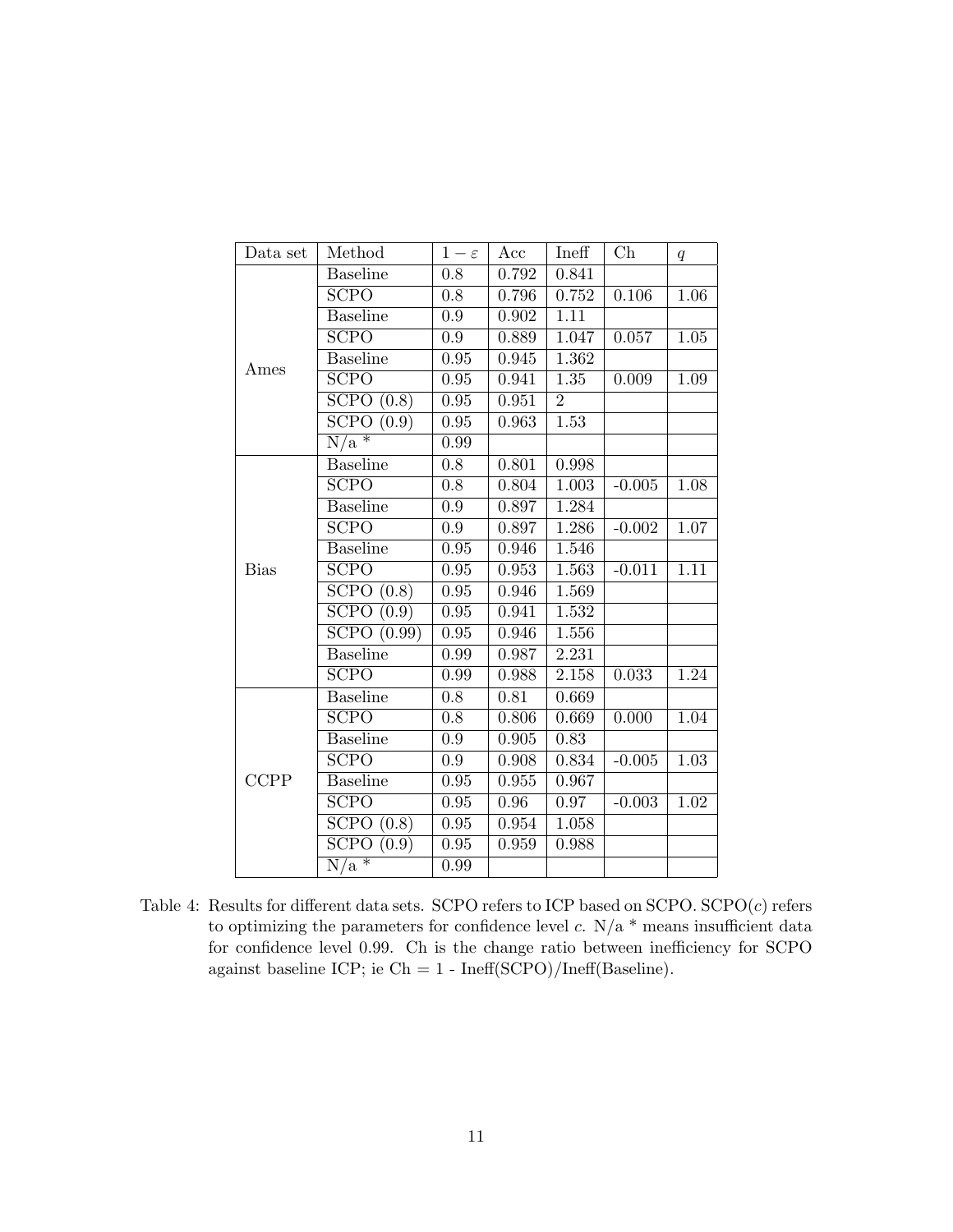| Data set   | Method                   | $1-\varepsilon$   | Acc         | Ineff              | Ch    | q                 |
|------------|--------------------------|-------------------|-------------|--------------------|-------|-------------------|
|            | <b>Baseline</b>          | $\overline{0.8}$  | 0.808       | 1.202              |       |                   |
|            | $S$ CPO                  | 0.8               | 0.806       | 0.985              | 0.181 | 1.03              |
|            | <b>Baseline</b>          | $\overline{0.9}$  | 0.906       | 1.559              |       |                   |
|            | SCPO                     | $\overline{0.9}$  | 0.895       | 1.311              | 0.159 | $\overline{1.03}$ |
|            | <b>Baseline</b>          | 0.95              | 0.957       | 1.921              |       |                   |
| KC         | SCPO                     | $\overline{0.95}$ | $\,0.956\,$ | 1.748              | 0.090 | 1.11              |
|            | SCPO(0.8)                | 0.95              | 0.948       | $\overline{2.035}$ |       |                   |
|            | SCPO(0.9)                | $\overline{0.95}$ | 0.948       | $\overline{1.8}15$ |       |                   |
|            | SCPO(0.99)               | 0.95              | 0.956       | 1.804              |       |                   |
|            | <b>Baseline</b>          | 0.99              | 0.991       | 3.113              |       |                   |
|            | $S$ CPO                  | 0.99              | 0.991       | 2.797              | 0.102 | 1.39              |
|            | <b>Baseline</b>          | 0.8               | 0.796       | 1.698              |       |                   |
|            | $\overline{\text{SCPO}}$ | $\overline{0.8}$  | 0.798       | 1.625              | 0.043 | $\overline{1.00}$ |
|            | <b>Baseline</b>          | $\overline{0.9}$  | 0.896       | 2.175              |       |                   |
|            | <b>SCPO</b>              | $0.9\,$           | 0.898       | 2.085              | 0.041 | 1.00              |
|            | <b>Baseline</b>          | 0.95              | 0.948       | 2.574              |       |                   |
| <b>GPU</b> | $S$ CPO                  | 0.95              | 0.95        | 2.319              | 0.099 | 1.02              |
|            | SCPO(0.8)                | 0.95              | 0.95        | 2.806              |       |                   |
|            | SCPO(0.9)                | 0.95              | $\rm 0.95$  | 2.841              |       |                   |
|            | SCPO(0.99)               | 0.95              | 0.951       | 2.431              |       |                   |
|            | <b>Baseline</b>          | 0.99              | 0.989       | 3.398              |       |                   |
|            | SCPO                     | 0.99              | $0.99\,$    | 2.946              | 0.133 | 1.12              |
|            | <b>Baseline</b>          | 0.8               | 0.785       | 1.208              |       |                   |
|            | $S$ CPO                  | $\overline{0.8}$  | 0.786       | 1.146              | 0.051 | $\overline{1.00}$ |
|            | <b>Baseline</b>          | 0.9               | $\,0.895\,$ | 1.602              |       |                   |
|            | SCPO                     | $\overline{0.9}$  | 0.889       | 1.428              | 0.109 | $\overline{1.00}$ |
|            | <b>Baseline</b>          | 0.95              | 0.949       | 1.984              |       |                   |
| Super      | SCPO                     | $\overline{0.95}$ | $\rm 0.95$  | $\overline{1.62}$  | 0.183 | 1.02              |
|            | SCPO(0.8)                | 0.95              | 0.946       | 2.297              |       |                   |
|            | SCPO(0.9)                | $\overline{0.95}$ | 0.948       | 1.69               |       |                   |
|            | SCPO(0.99)               | 0.95              | 0.946       | 1.659              |       |                   |
|            | <b>Baseline</b>          | 0.99              | 0.991       | 2.901              |       |                   |
|            | SCPO                     | 0.99              | 0.989       | 1.951              | 0.327 | 1.10              |

<span id="page-11-0"></span>Table 5: Results for different data sets. SCPO refers to ICP based on  $SCPO$ .  $SCPO(c)$ refers to optimizing the parameters for confidence level  $c$ . Ch is the change ratio between inefficiency for SCPO against baseline ICP; ie Ch = 1 - Ineff(SCPO)/Ineff(Baseline).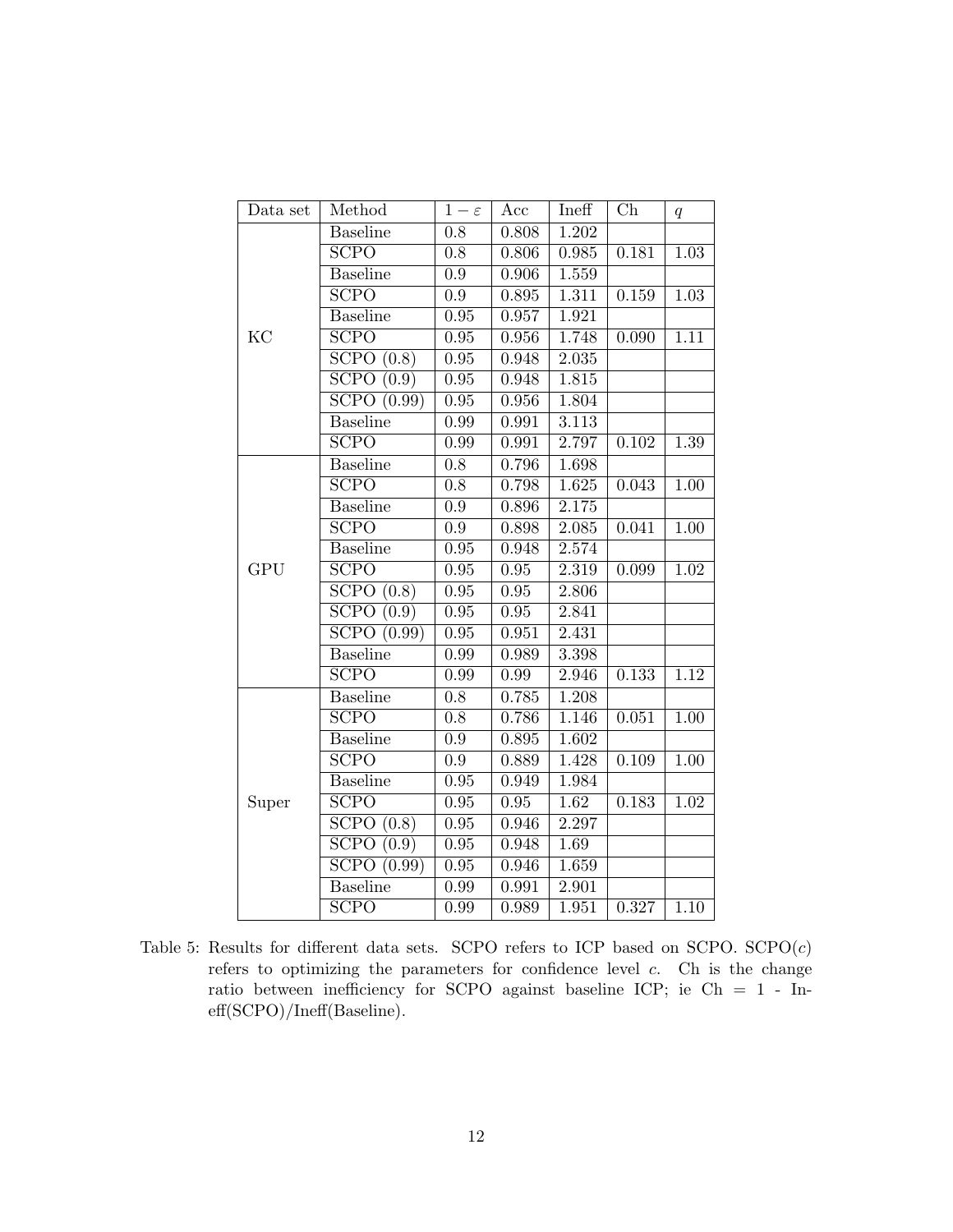

<span id="page-12-2"></span>Figure 3: Histograms of predictive inefficiency (interval widths) for  $p = 1$  (left) and  $p = 2$ (right) in Equation [\(6\)](#page-3-1).

risk models when the aggregate measure is important, whilst the latter may be practical for delivery to customers where each individual valuation is important. It also suggests that other loss functions for inefficiency are worth exploring.

## <span id="page-12-0"></span>4. Conclusion

We have shown how an optimization problem, SCPO, can be defined to minimize predictive inefficiency at approximately a fixed accuracy and hence emulate the operation of the ICP for regression to estimate an optimal NCM. When used in ICP, this NCM leads to more efficient predictions compared to the baseline ICP with the usual normalized NCM [\(3\)](#page-2-3) with two separate models for numerator and denominator of the normalized NCM for several example data sets. For the two data sets when SCPO does not improve the predictive efficiency, it is never substantially worse with a difference of no more than 1.1% increase in mean width of prediction intervals.

The gradient descent algorithm that has been employed is rather crude (eg with a fixed small learning rate) which could prompt further research to improve the optimization of the NCM to improve computational efficiency. Also, in this initial study, a simple linear model is used to express  $m$  and  $d$ , but the method could be extended to other model structures that use gradient descent, such as artificial neural networks. This will also be a further direction for research of this method.

#### References

<span id="page-12-1"></span>D. Cho, C. Yoo, J. Im, and D. Cha. Comparative assessment of various machine learningbased bias correction methods for numerical weather prediction model forecasts of extreme air temperatures in urban areas. Earth and Space Science, 2020.